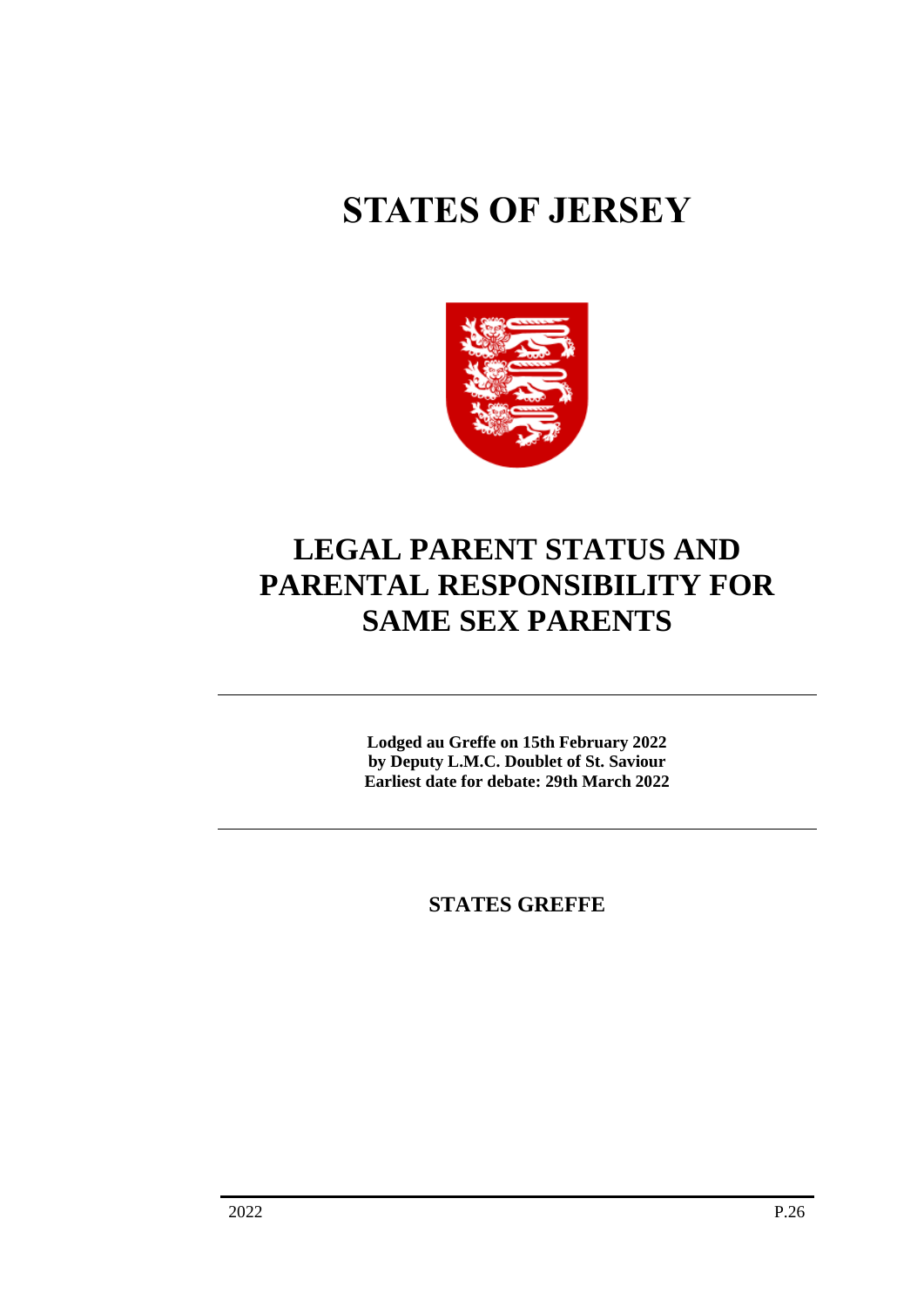### **PROPOSITION**

#### **THE STATES are asked to decide whether they are of opinion** −

to request the Minister for Children and Education to prioritise work on legislation to remove the discrimination in our law with regards to legal parent status and parental responsibility for same sex parents, so that a draft Law on the matter can be lodged in time for debate before the election

DEPUTY L.M.C. DOUBLET OF ST. SAVIOUR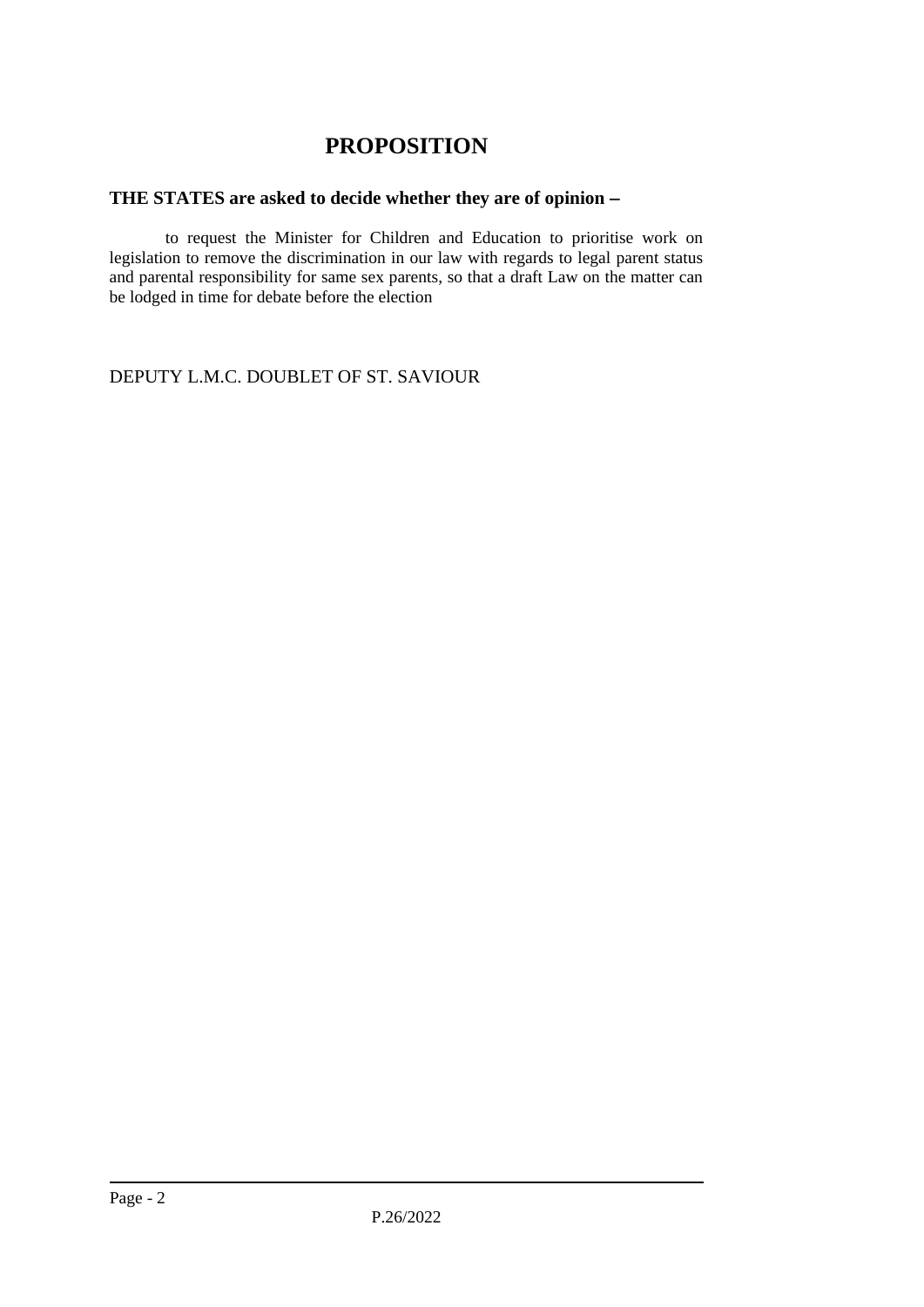#### **REPORT**

#### **Our current laws discriminate against same-sex couples**

Members may be surprised to discover that same-sex couples do not have the same rights in respect of legal parent status and parental responsibility for their children as heterosexual/mixed-sex couples.

*Imagine watching your wife going through a difficult birth to bring your child into the world and knowing that if anything happened to the baby you would not have the right to make decisions about your own child's medical care.* 

*Imagine working overtime and saving money for years to fund IVF treatment and then when registering the birth of your child with your wife, you are told that your name will not be on the birth certificate.* 

*Imagine watching your wife go through major surgery soon after giving birth and knowing that you do not have parental responsibility for your child who you are left caring for at home.* 

*Imagine your own child being denied travel rights to your home country because the law does not recognise them as your child.* 

*Imagine coming home from work one day to be told by your partner that they are leaving you and fearing that you cannot stop your child being taken away with them off the island.* 

These are taken from real-life examples from couples here in Jersey.

LGBTQ+ families I have spoken to tell me of the costs, stress, and the lengthy court process required to ensure that both parents have parental responsibility for their child. Total costs for lawyers and court fees are usually hundreds of pounds and often thousands, up to around £3,000 or more. The processes are not always straightforward and families report feeling humiliated, disempowered and exhausted by the legal processes they are forced to undertake.

#### **Political commitments have been made**

The then Chief Minister told me in a response to an Oral Question in April 2016 that the law would be "updated in 2017 to allow same sex parents who are named on the birth certificate to also automatically be granted parental responsibility and this will form part of the package of changes being brought forward in relation to same sex marriage". That deadline was not met.

In 2019 the Jersey Law Commission commissioned an independent report authored by Marisa Allman (Barrister, England and Wales).<sup>1</sup> This report clearly identified the anomalies in Jersey's legislation and how to remove the discrimination in the current law. The summary of this report stated:

<sup>&</sup>lt;sup>1</sup> [Jersey Law Commission: The Law Relating to Parentage, Donor Conception and](https://jerseylawcommission.files.wordpress.com/2020/06/report-to-the-jersey-law-commission-on-parentage-and-surrogacy-bjc-additions-619310-final-ver-docx-621852.pdf) Surrogacy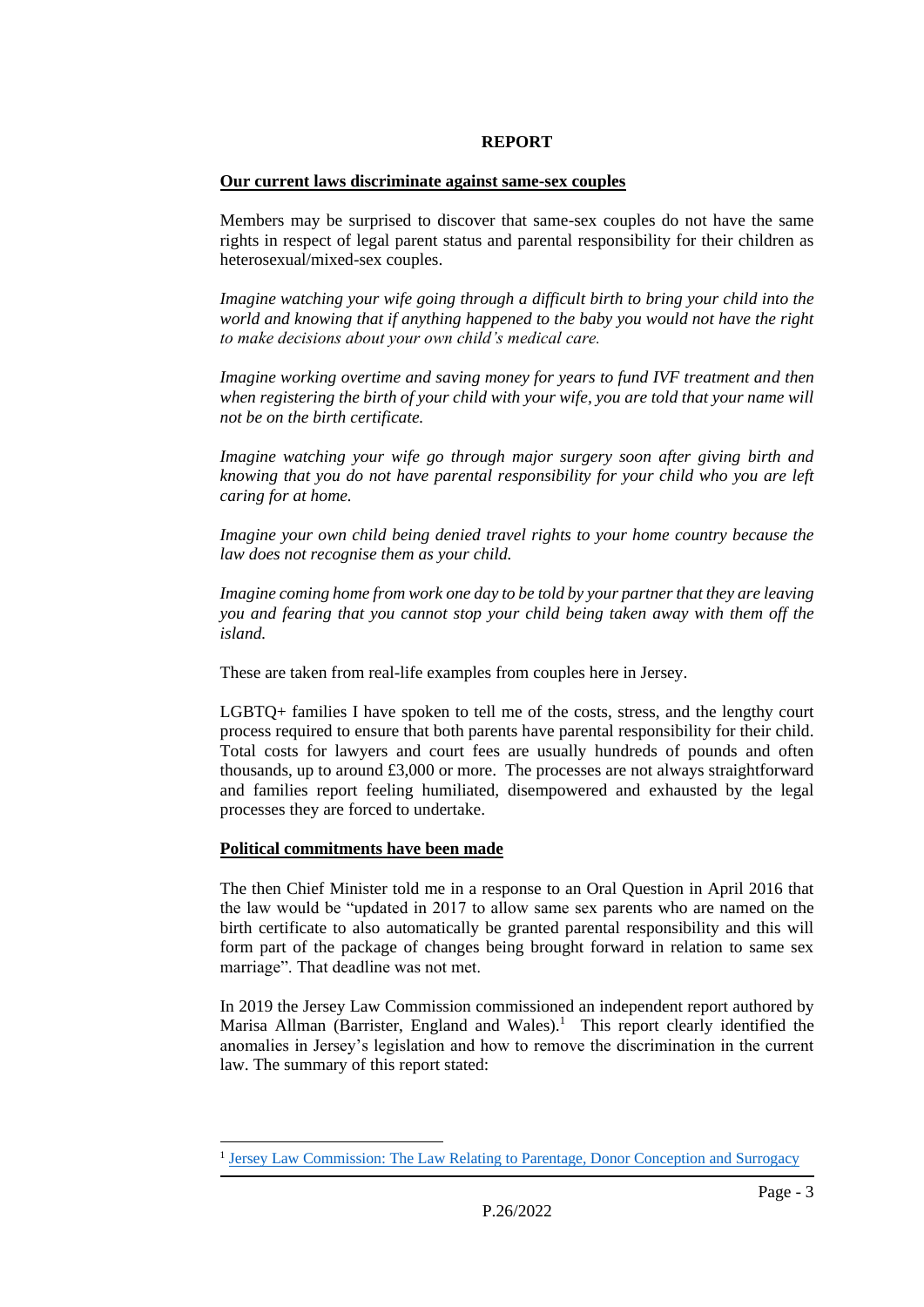#### *"Jersey now has discrimination legislation but the law itself discriminates against many parents."*

I continued campaigning for this legislation to be prioritised and other members also shared my views, including Ministers and members of the Children, Education and Home Affairs Scrutiny Panel. At almost every turn when I have enquired about this work or pressed for it to be progressed, I have been informed of delays. In February 2021 I asked a written question about progress with the legislation. I was told:

*"Law drafting instructions are currently subject to consultation with key professional stakeholders including;* 

- *Children's Services*
- *JFCAS*
- *Family Court Registrar*
- *Law Officers' Safeguarding and Advice Teams*

*It is anticipated that the law drafting instructions will be issued to the law draftsman before the end of February."*

That deadline – the end of February 2021 – came and went.

I was kept informed by the then Minister Deputy Maçon and attended a number of meetings including one with him and his officers on the 22nd February 2021. I was confident at this point that the work was progressing at pace and there was no question of it being delayed beyond the current political term. However here we are in 2022, weeks from the final sitting of the term, and still I understand that the law is not ready. This is not good enough.

#### **Conclusion**

The Deputy Chief Minister, in response to a question about this legislation on the 8th February 2022, confirmed that *"it is important so must remain a priority for this … Government."* 

There are families who are due to give birth shortly who have been advised that this law will be in place in time for their child, who are going to discover that both parents do not have parental responsibility for their child without a lengthy court process to achieve this. There are also families who have not yet been through the court processes to acquire legal parent status for their existing child and are in limbo waiting for this legislation. Worse still, of course, there is nothing to say that a new States Assembly and a new Council of Ministers will not again delay this reform.

To be clear, the policy officer tasked with this work has, I believe, been diligent and focused, and I am grateful to him for his efforts. It is my view that this is a resourcing issue and that had sufficient political importance been placed on this work, it could surely have been completed in the nearly 6 years since Senator Gorst made his commitment as the Chief Minister at the time.

I cannot help wondering whether this legislation has not been prioritised because it affects a group of people who have historically been marginalised and therefore do not seek to campaign loudly when their rights are denied. The lack of equality between